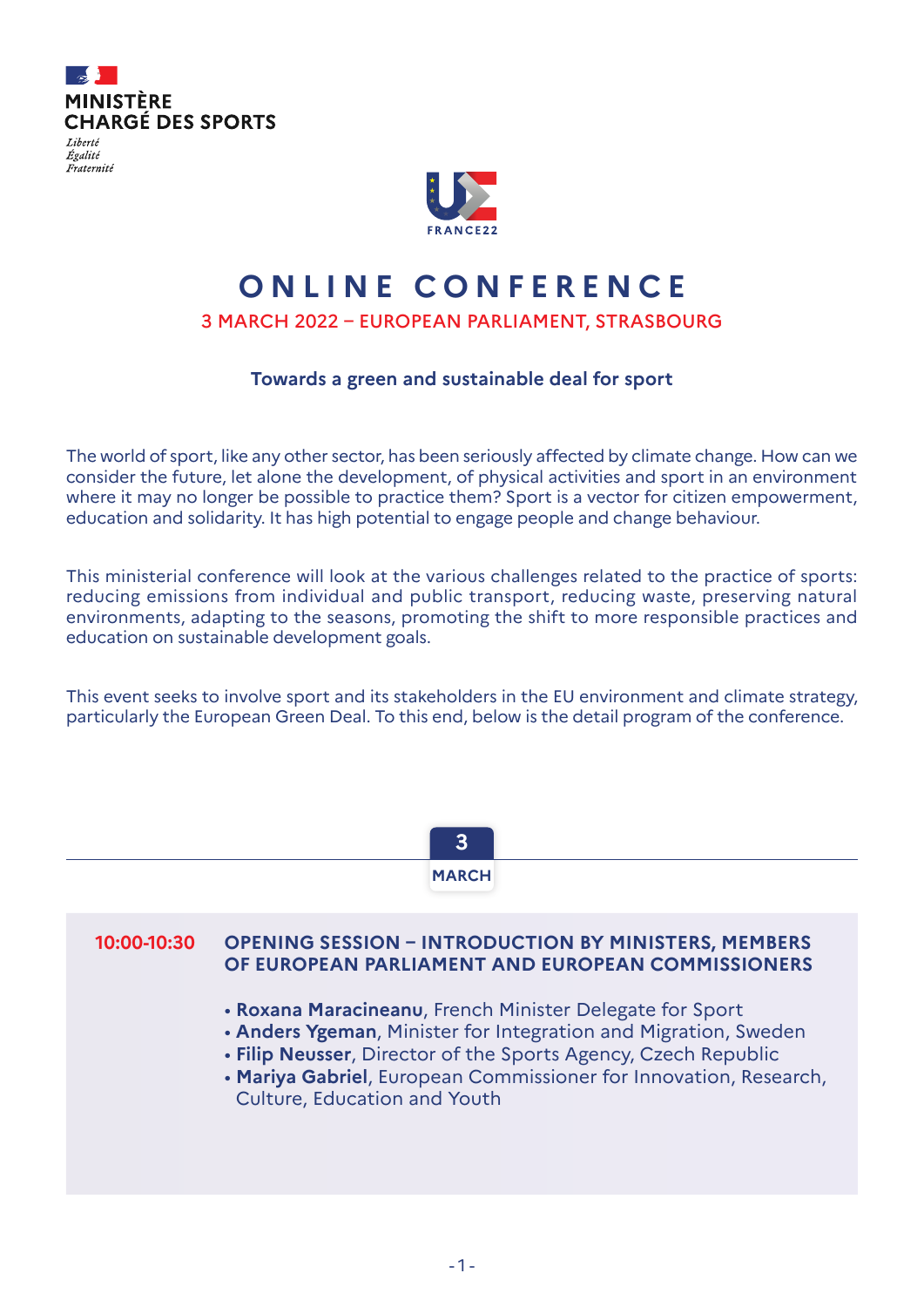## **FIRST SESSION : THE TRANSVERSAL REGARDS ON SPORT AND ENVIRONMENT**

# **10:35-11:15 1ST ROUND TABLE: THE IMPACT OF SPORT ON THE ENVIRONMENT AND BIODIVERSITY**

|                                                                                                 | . Tim Badman, International Union for Conservation of Nature,<br>Head of Legacy, Sport and Youth<br>• Yann Leymarie, Head of Sports for Surfrider Foundation Europe<br>• Dr Karim Abu Omar, University of Erlanger-Nuremberg,<br>Department of Sport and Sports Science                                                                                  |
|-------------------------------------------------------------------------------------------------|----------------------------------------------------------------------------------------------------------------------------------------------------------------------------------------------------------------------------------------------------------------------------------------------------------------------------------------------------------|
| 11:20-12:10                                                                                     | 2ND ROUND TABLE: THE CONSEQUENCES OF CLIMATE CHANGE<br>ON SPORT AND PHYSICAL ACTIVITY<br>· Sören Ronge, Protect Our Winters<br>• Maël Besson, Ecological Transition Expert - Sport and CSR<br>• Guillaume Chevance, Research Assistant Professor, Barcelona<br>Institute of Global Health<br>• Bertrand Tison, Public Affairs Director, Decathlon Europe |
| 12:15-12:30                                                                                     | <b>CONCLUSION MADE BY THE GREAT WITNESS: Florence Masnada,</b><br>double Olympic medallist in alpine skiing, ambassador of the Water<br>family association; Stella Lauro, surfer, POW Ambassador                                                                                                                                                         |
| 12:30-14:00                                                                                     | <b>LUNCH</b>                                                                                                                                                                                                                                                                                                                                             |
| SECOND SESSION: INSPIRING IDEAS AND INITIATIVES FOR A GREENER AND SUSTAI-<br><b>NABLE SPORT</b> |                                                                                                                                                                                                                                                                                                                                                          |
| 14:05-14:40                                                                                     | <b>3RD ROUND TABLE: MAJOR SPORTING EVENTS</b>                                                                                                                                                                                                                                                                                                            |
|                                                                                                 | . Juan Martorell, Deputy Director, Superior Council of Sports, Spanish<br>Ministry of Culture and Sports<br>• Denis Naegalen, Director of the Strasbourg Internationals and<br>President of HOPIS, a sports marketing company<br>• Isabella Burczak, Advocacy & Development Manager, International<br><b>Cycling Union</b>                               |

**• François Ribeiro,** Head of Discovery Sport Events

**CONCLUSION MADE BY THE GREAT WITNESS** : Kevin Rolland, French freestyle skier, Olympic medalist